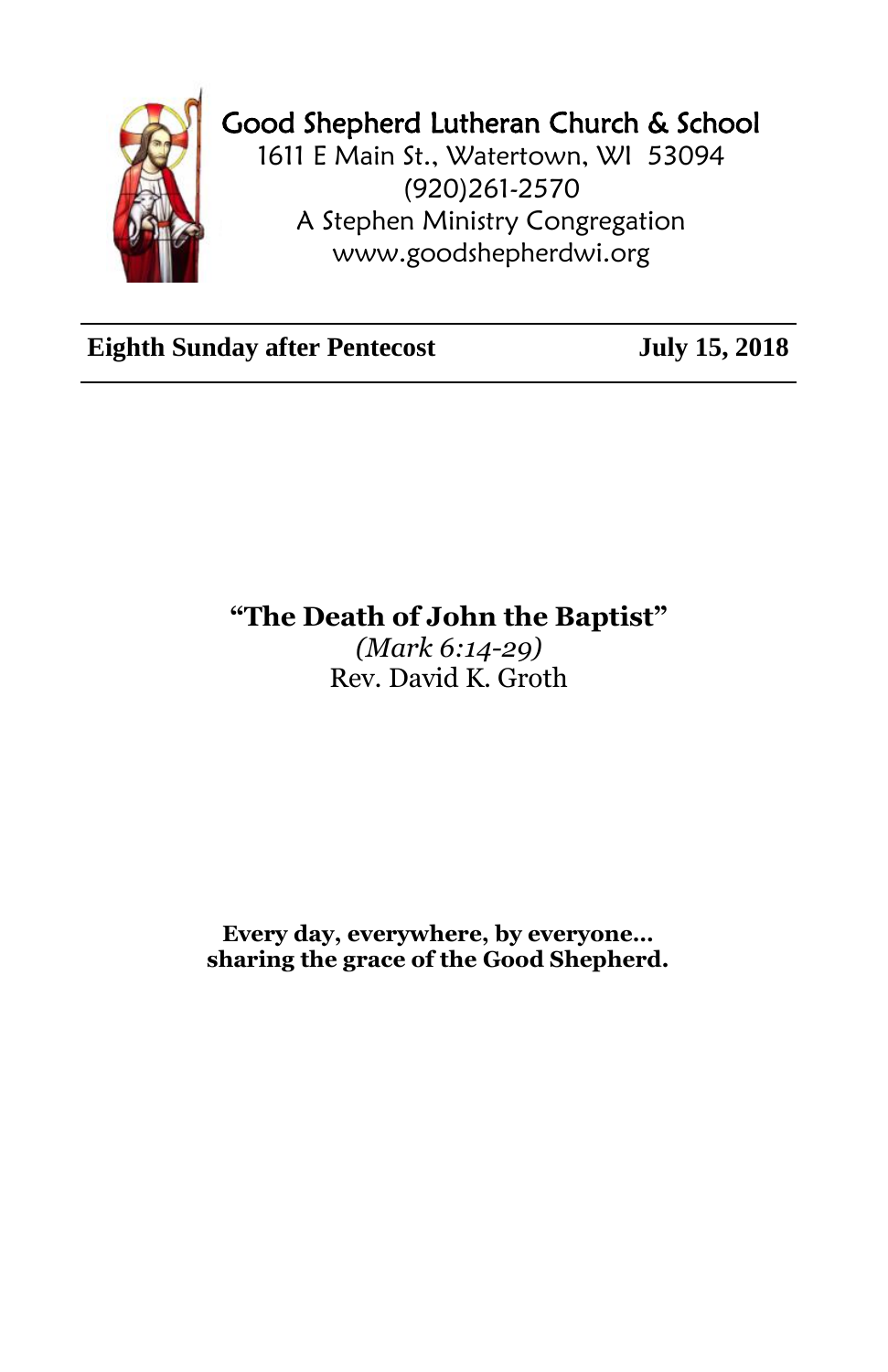**Collect:** O Lord, You granted Your prophets strength to resist the temptations of the devil and courage to proclaim repentance. Give us pure hearts and minds to follow Your Son faithfully even into suffering and death; through the same Jesus Christ, our Lord, who lives and reigns with You and the Holy Spirit, one God, now and forever. **Amen**

So who is the Herod mentioned in our text? He is not the one who ordered the slaughter of the infant boys in Bethlehem. That was his father, Herod the Great. This is son, Herod Antipas, governor of Galilee, a puppet of the Roman Empire. Herod wants people to call him "king", but Rome really isn't impressed with this man and doesn't want him running around calling himself "king". Rome lets him have the word "Tetrarch", much like our word "governor."

Herod has shed innocent blood and it's haunting him. Historians tell us it all started when Herod Antipas visits his brother in Rome by the name of Herod Philip. Philip is married to a strong and attractive woman named Herodias. Antipas becomes obsessed with his sister-in-law Herodias and convinces her to divorce her husband (his brother) Philip and come back to Galilee to be his queen, (or, at least the governor's wife). In turn, Antipas divorces his own wife, the daughter of the king of Petra and throws her out onto the streets. (By the way this, of course, peeves the king of Petra, who promptly declares war on Galilee. The armies of Herod take a beating. (Not just John the Baptist, *many people* end up losing their lives because of this relationship between Herod Antipas and Herodias.) (It's starting to sound like the summary of an Italian opera!) In any event, all this divorcing and remarrying doesn't sit well with Jewish law. So here comes John the Baptist and he's one of those guys who fears no one, always says what he's thinking, and what he's thinking now is that Herod is a shameful disgrace who needs to repent. Of course, Herod thinks that's no way to speak of your king, and so he has John promptly arrested.

Normally that would be the end of it and John would waste away in Herod's prison. But Herodias, Herod's new wife, thinks imprisonment is way too lenient. She's still furious that John would dare judge them. And she's a strong headed one; she's not going to let go of this. She's been nursing this grudge and wants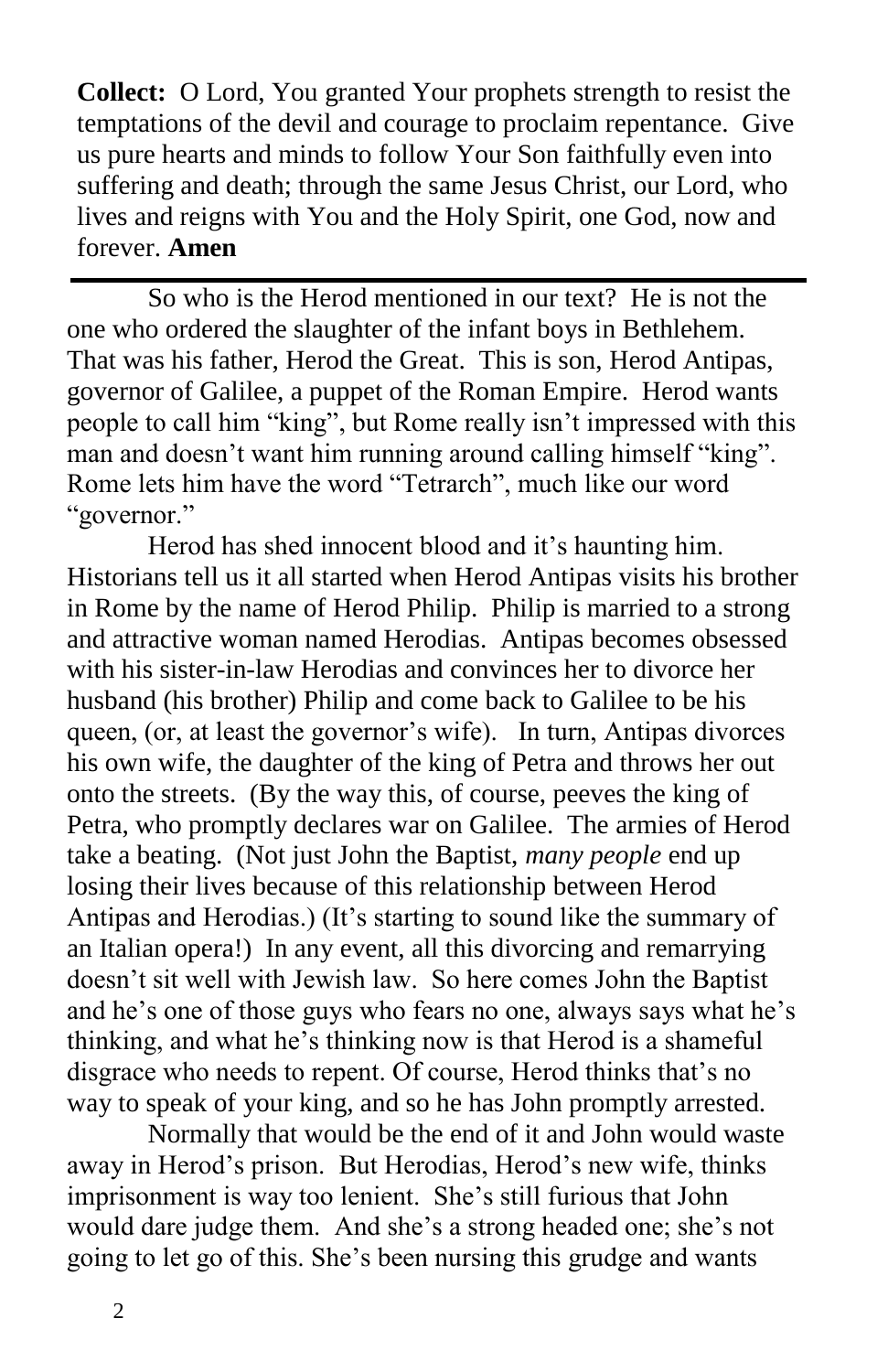John dead. However, she can't convince her husband. V. 20: "For Herod feared John, knowing that he was a righteous and holy man." Moreover, Matthew tells us Herod was afraid of John's large following. He knows if he puts John to death, the first thing the crowds will do is demand from Rome a new Tetrarch. Second, they might even revolt, and the last thing Rome wants is the expense of having to come to Herod's rescue. There's one more reason Herod doesn't execute John. Verse 20, "Whenever Herod listened to John, he was greatly perplexed, and yet he heard him gladly." So Herod is protecting John from his wife's seething anger.

By the way, these are all real people, living real lives in real places, well documented by historians and archaeologists. They are wonderfully complex people, capable of good and evil. This is not mythology. This is history. Salome, the dancing girl in this text, for example, would one day marry a man named Aristobulus, who would become tetrarch of Chalcus (part of present day Syria). A few ancient coins with portraits of Aristobulus and Salome have been found. Moreover, one of the quirks historians know about Herod Antipas is that he loved to throw extravagant parties; he had the gift of hospitality. It's one of these parties that does John the Baptist in.

To this party Herod has invited military commanders, his advisors and other leading men from Galilee. There's a lot of testosterone in that room. The party starts quiet, but the booze is flowing and they're smoking Cuban cigars and throwing dice. The humor is course; the laughter is ear splitting.

Into that saunters Herod's lovely new step-daughter. Her name is Salome. She's one of the bad girls of the Bible . . . and in art history. Artists portray her as a smoldering, sultry young woman who wears little clothing, but lots of jewelry in strategic places. As it happens, she's also a whiz at dancing, and she rips off a little number for Herod and his friends. The nature of the dance is left to our imagination, but we know that solo dances back then were normally the art of prostitutes. This is not a nice woman, but is fully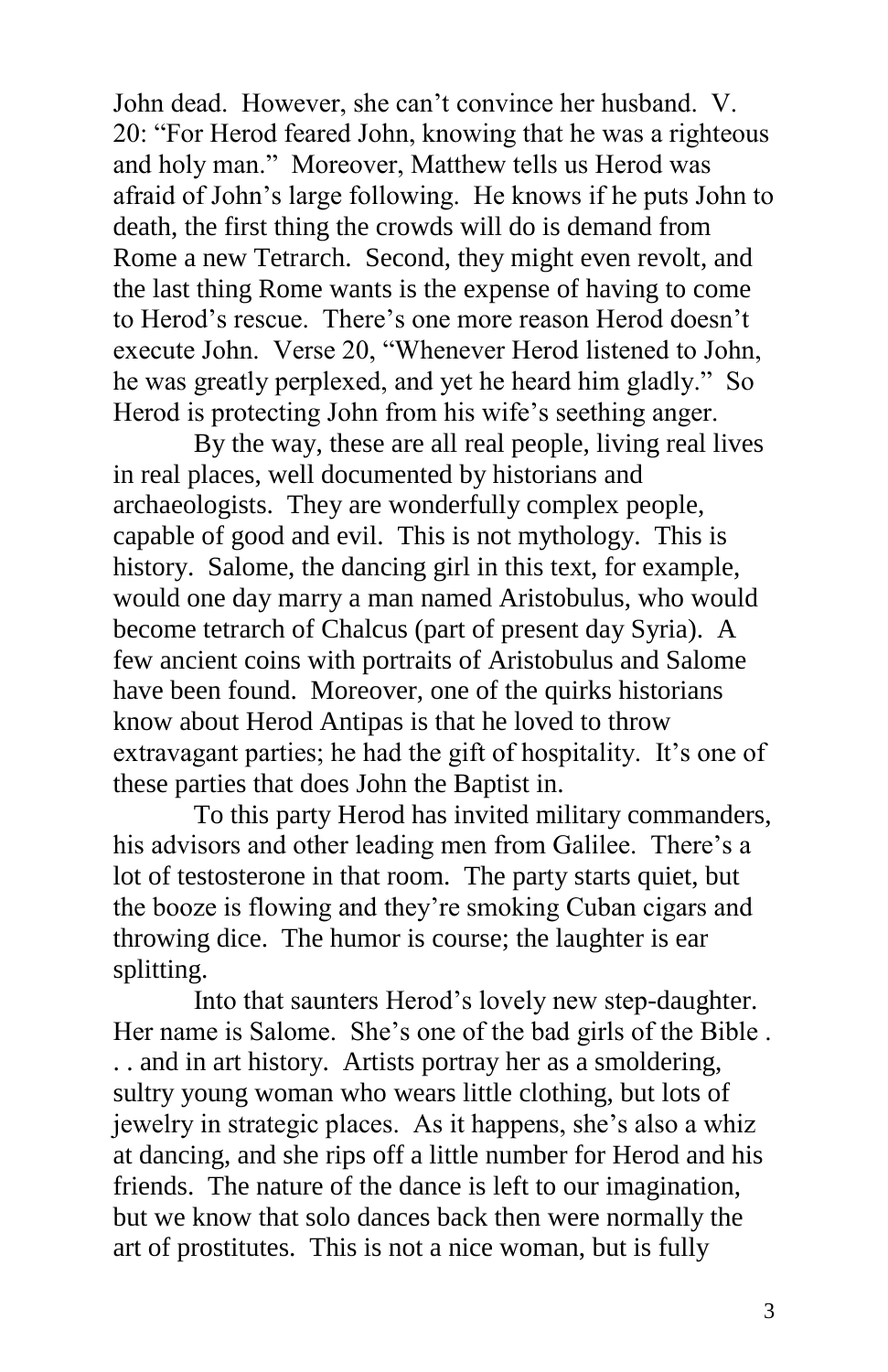aware of her powers to charm and seduce. The men in the room are eating it up and their eyes have sprouted hands. Herod is particularly enthralled. It all certainly confirms my grandfather's suspicion about all forms of dance. He liked to say, "Vertical actions for horizontal intentions!"

In any event, in that culture, one of the ways to show your feathers and display your wealth was through extravagant gifts to entertainers. So Herod promises to give her anything she wants, up to half his kingdom. Surely, it's hyperbole. He's exaggerating. But the message is clear; he wants to give her something big. It's ill-advised and reckless, but my guess is he lost his inhibitions about three martinis earlier. Salome isn't sure what she should ask for. What's really appropriate when it's your new step-dad? She asks her mom about it. Herodias knows exactly what's appropriate. "The head of John" she snaps, served on a platter . . . as in now.

Herod is trapped. He doesn't want to execute John, but all those guys heard the oath, and he doesn't want to lose face before them, or have them think of him as a chicken. Clearly, he's also still trying to impress his new family, Herodias and Salome. So, he gives the word and within minutes John is kneeling before the executioner.

Well, what can we learn from all this? Why is this passage important?

First this: Jesus loved John the Baptist. Remember what he said? "I tell you the truth: Among those born of women there has not risen anyone greater than John" (Mt. 11:11). Those are high grades coming from the mouth of God's Son. And yet look what happened to John! God chose not to interfere with the course of these events. He could have. A well-placed flu bug, or even slightly spoiled fish for lunch would have put the kibosh on Salome's dancing. But in his wisdom, God chose not to interfere. He doesn't send a flu bug. He doesn't send an angel to break open the prison doors. He doesn't harden Herod's resolve to act justly. Instead, a good man loses his life because a foolish man makes a reckless oath. It seems so senseless and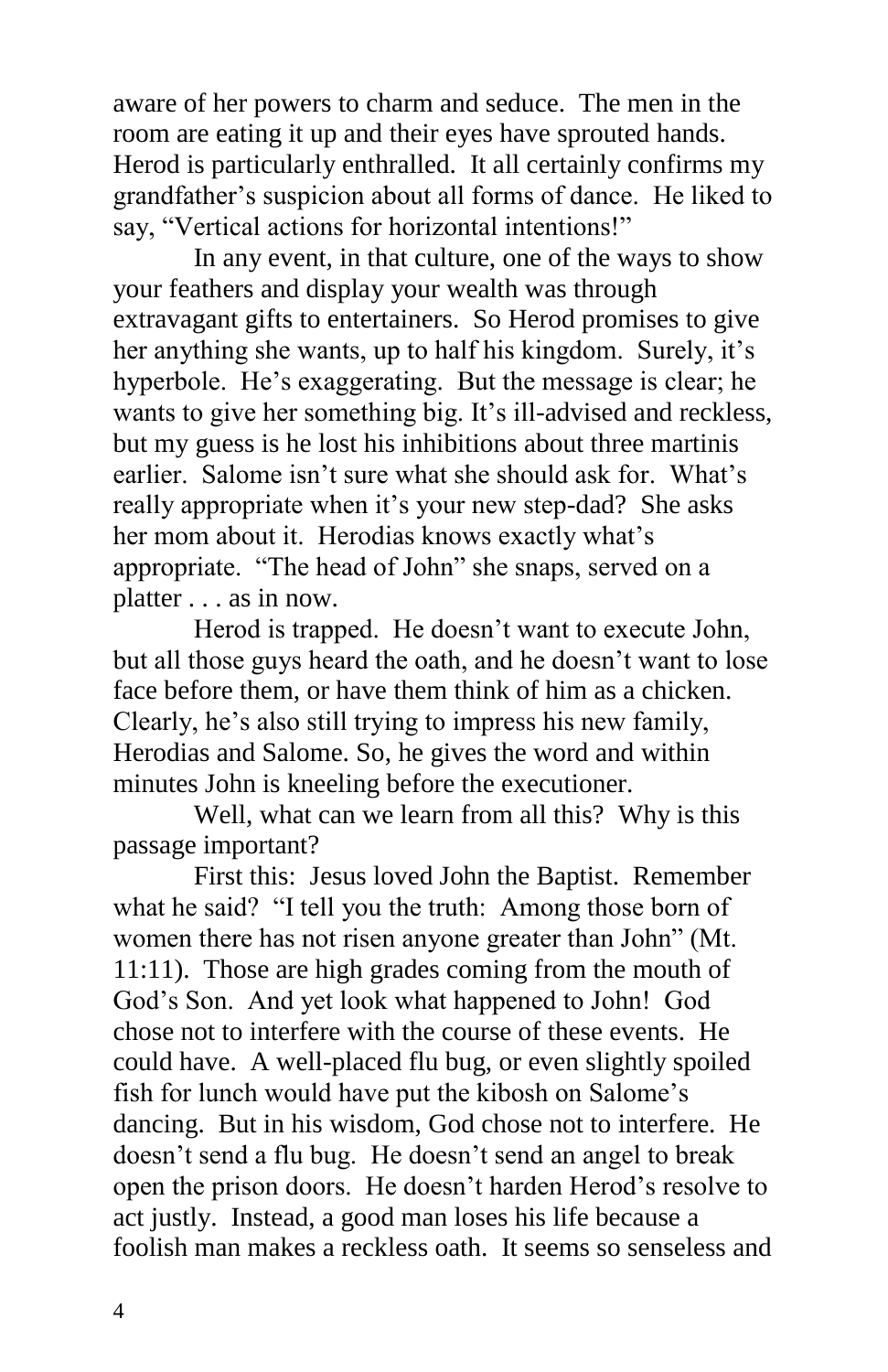tragic. Why God? It's a question you and I ask when we come across the senseless and tragic. "Why God? Why didn't you do something? You could have stopped this. Why did you choose not to?" Sometimes we might even speculate. "Maybe he or she or they had it coming." Or, "Maybe God doesn't really care, doesn't want to get involved in our messiness." Some even think the presence of senseless evil disproves the existence of God.

Scripture doesn't satisfy all our questions about suffering, nor does it invite us to speculate. Herod orders that John should be beheaded. Does this mean God loves John any less? I don't think so. Does it mean God is at fault for Johns death? No. We don't hang a man for what he hasn't done! We don't blame God for man's wickedness.

Ever since Genesis three, bad men and women make bad decisions. Ever since Genesis three, the earth groans and quakes and here and there gets dry and fiery and in other places gets saturated and flooded. In a fallen world, bad things happen to good people, and when they do, often the most faithful thing to do is hold your tongue, for "When words are many, sin is not absent" (Prov. 10:19). Lamentations 3, "It is good that one should wait quietly for the salvation of the LORD". If we must speak, we don't speculate, but confess only what we know with a certainty: that God is good and just and powerful. He desires to save, not to condemn. He is merciful and wants us to have mercy. And most importantly, he loves those involved, because he loves his whole creation. We can't sort it all out, but that's the truth of it according to Scripture.

What else? Jesus said there is none greater than John. What made him great? Did you notice John is the only one in this text who isn't worried about the opinions of others? He's the only one who is more concerned about what is right in God's sight. Think of it.

 Herod is worried about appeasing and impressing his new wife and step-daughter. He's also worried about saving face before all those men.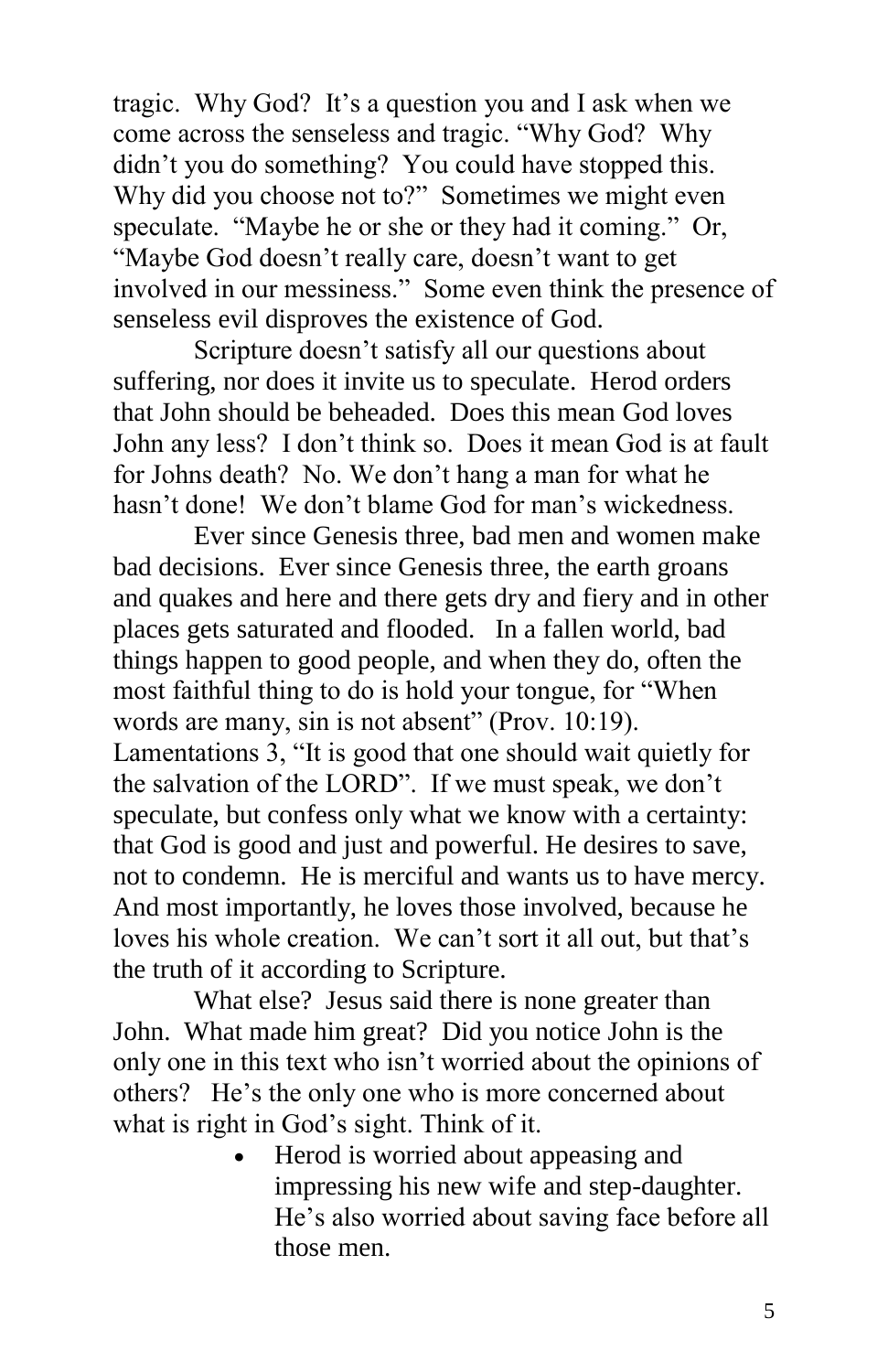- Those men in the room don't want to intervene because they're worried about what Herod might say or do to them if they did.
- Herodias can't stand the thought of anyone thinking that her sweet and loving relationship with Herod Antipas could be wrong, even if it did cause a couple of divorces, a broken family, and a small war.
- The executioner is just doing his job and following orders and doesn't want trouble with the boss.
- Salome is more concerned about what her mom wants than what God wants. She also wants to impress her new step-dad. (Hopefully she learned *never* to ask her mother's advice again . . . about anything.)

The point is, everyone in that room is worried about what others might think. Only John is concerned about the judgment of God. He feared God more than man.

Would that God would lend us some of John's grit and nerve! As it is, you and I are more like Herod, afraid of losing face, or like the men in the room, not wanting to get involved, not wanting to cross the boss. More like Herodias, thinking that what matters most is that others never judge us. More like Salome, wanting to impress others, even at the expense of our integrity. Unlike John the Baptist, we lose our courage, our resolve. We go mute. We give the thumbs up to that which is bad or crass or immoral and a thumbs down to that which is good and right but no longer fashionable. What God really needs is for his people to think for themselves rather than let the culture do the thinking for them, to confess the truth rather than compromising the truth.

 What else made John great? Have you ever thought about how his life parallels that of Jesus? Think about it. Both John the Baptist and Jesus share a miraculous conception. Both have enemies in high places. Both stand up for the truth even though it costs them their lives. Both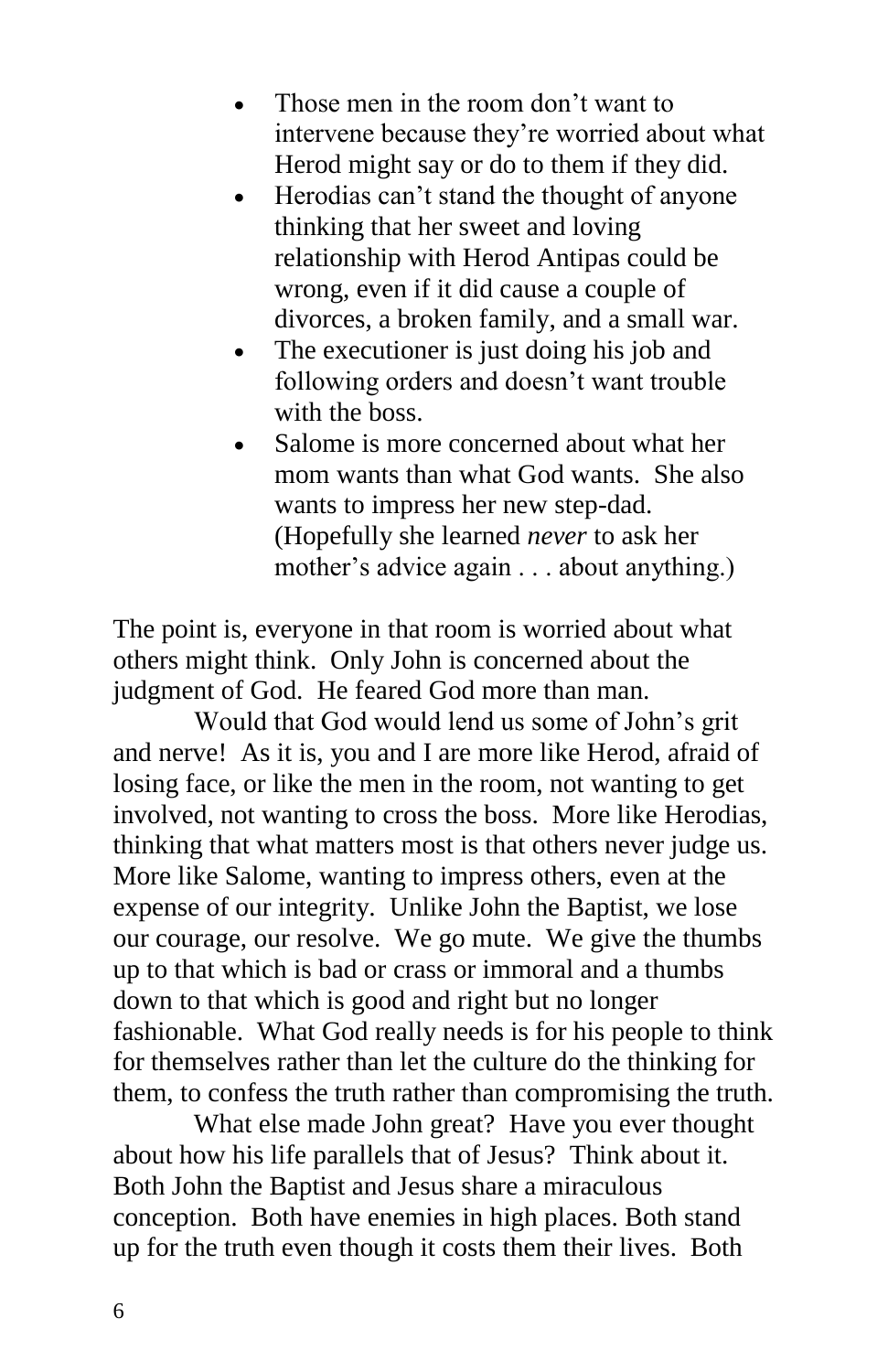are innocent. Both are ultimately condemned by men who really don't want to do it but surrender to the pressure of others. And both, at the end, come face to face with Herod Antipas.

Remember how it happened? When Pontius Pilate learned Jesus was a Galilean and thus under Herod's jurisdiction, he passed that hot potato off to Herod. Luke tells us Pilate and Herod couldn't stand each other (Lk. 23:12), so maybe this was Pilate's way of needling Herod. But Herod was actually glad to see Jesus. He wanted to see Jesus do some of his magic, but Jesus doesn't cooperate. Well that's no way to treat a king, so Herod decides to have a little fun with him. He has his soldiers rough him up a bit, and then dresses Jesus up in one of his fanciest tetrarch outfits and sends him back to Pilate. Pilate shares the same sense of humor and finds the joke funny. Luke tells us from then on Herod and Pilate became good friends.

Want to know what became of Herod and Herodias? 1<sup>st</sup> century historian Josephus tells us. He says Herodias kept nagging Herod to go to Rome and insist that the emperor make him a king with all the rights and honors due a king. (Of course, that would make her a queen.) Herod doesn't think it's a good idea. Josephus writes, "He had a suspicion of the trouble he should have at Rome" (Josephus, p. 389), but once again, Herod acquiesces to her. They set sail for Rome and eventually gain an audience with Emperor Caius himself. Long story short: Herod should have followed his instincts. The emperor not only did not make Herod a king, but actually took away his reign as tetrarch, ordered Herod's wealth be given to his successor, and banished both of them to Gaul. (That's where Rome sent many who fell from favor.) We can't be sure, but there's some evidence Pilate eventually ended up there too. One wonders if those two ever shook hands in Gaul, and, if they did, how much innocent blood oozed from between their palms.

Every chance you get, take a stand for what is good, what is right and what is true. Speak up for those who cannot speak for themselves. Do justice. Love mercy. And walk